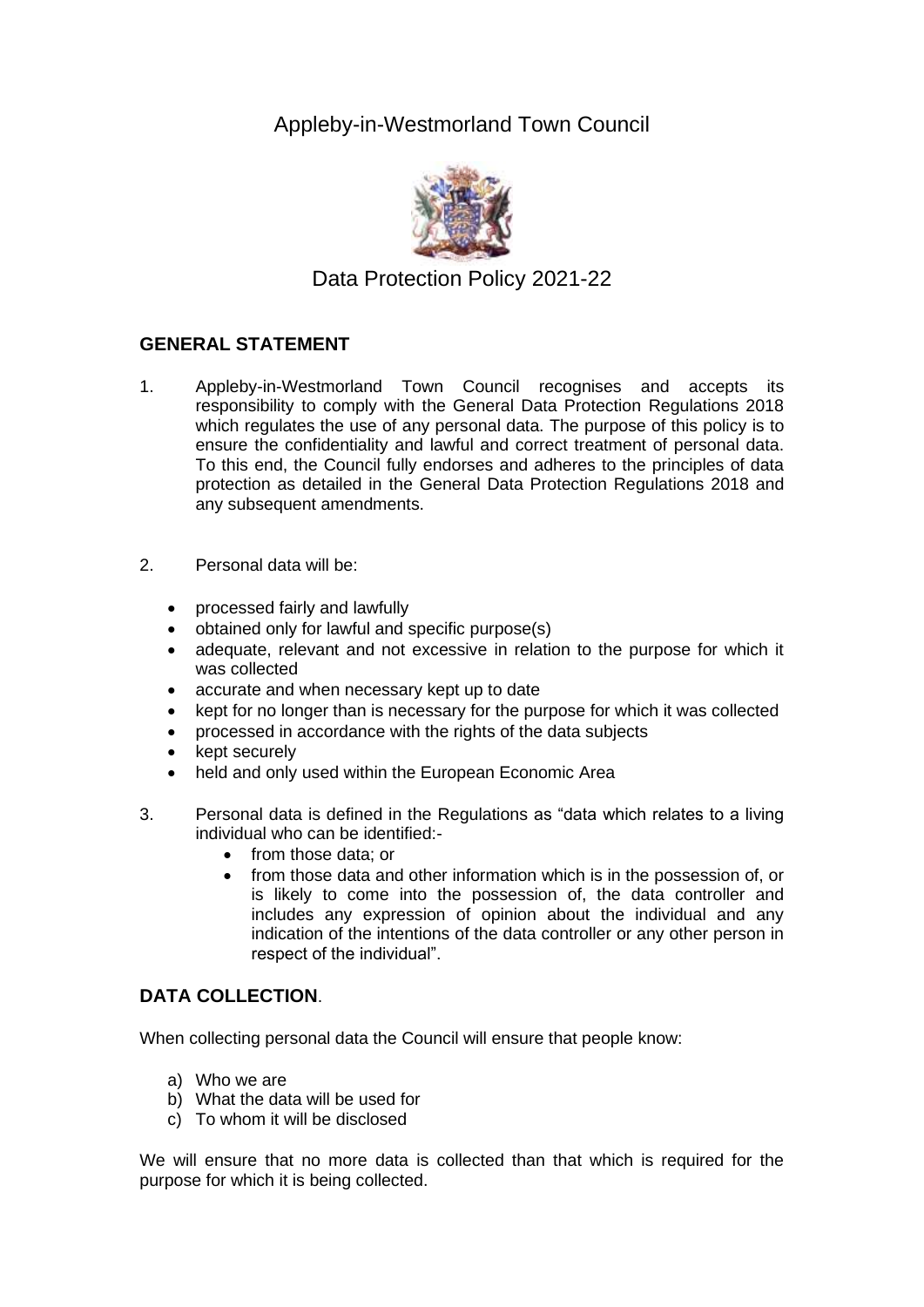## **DATA HANDLING**

When handling, collecting, processing or storing personal data the Council will ensure that;

- a) All personal data is both accurate and up to date
- b) Errors are corrected effectively and promptly
- c) The data is destroyed/deleted when it is no longer needed
- d) The personal data is kept secure at all times (protecting from unauthorised disclosure or access)
- e) The Regulations are considered when setting up new systems or when considering use of the data for a new purpose. Note that this may require registration with the Information Commissioner's Office
- f) written contracts are used when external bodies process/handle the data explicitly specifying the above requirements with respect to the data

Members or employees of the Council will not:

- a) Access personal data that is not needed for our work
- b) Use the data for any purpose it was not explicitly obtained for
- c) Keep data that would embarrass or damage the Council if disclosed (eg; via a subject access request – see below)
- d) Transfer personal data outside of the European Economic Area unless you are certain you are entitled to or consent from the individual concerned has been obtained
- e) Store/process/handle sensitive personal data (see below) unless you are certain you are entitles to or consent from the individual concerned has been obtained. 'Sensitive data' means data pertaining to: racial or ethnic origin; religious or similar beliefs; trade union membership; physical or mental health or sexual; political opinions; criminal offences. This data may only be held in strictly defined situations or where explicit consent has been obtained.

## **SUBJECT ACCESS**

Individuals who the data relates to have various rights:

- a) To receive on request details of the processes relating to themselves. This includes any information about themselves including information regarding the source of the data and about the logic of certain "fully automated decisions"
- b) To have any inaccurate data corrected or removed in a timely fashion
- c) In certain circumstances to stop processing likely to cause "substantial damage or substantial distress"
- d) To prevent their data being used for advertising or marketing
- e) not to be subject to certain "fully automated decisions" if they significantly affect him/her

When a subject access request is received, the Council will respond within the required timescales as defined in the Regulations.

A fee to cover photocopying and postage will be charged to the person requesting the personal information. This fee will be agreed by the Council and amended in line with inflation from time to time.